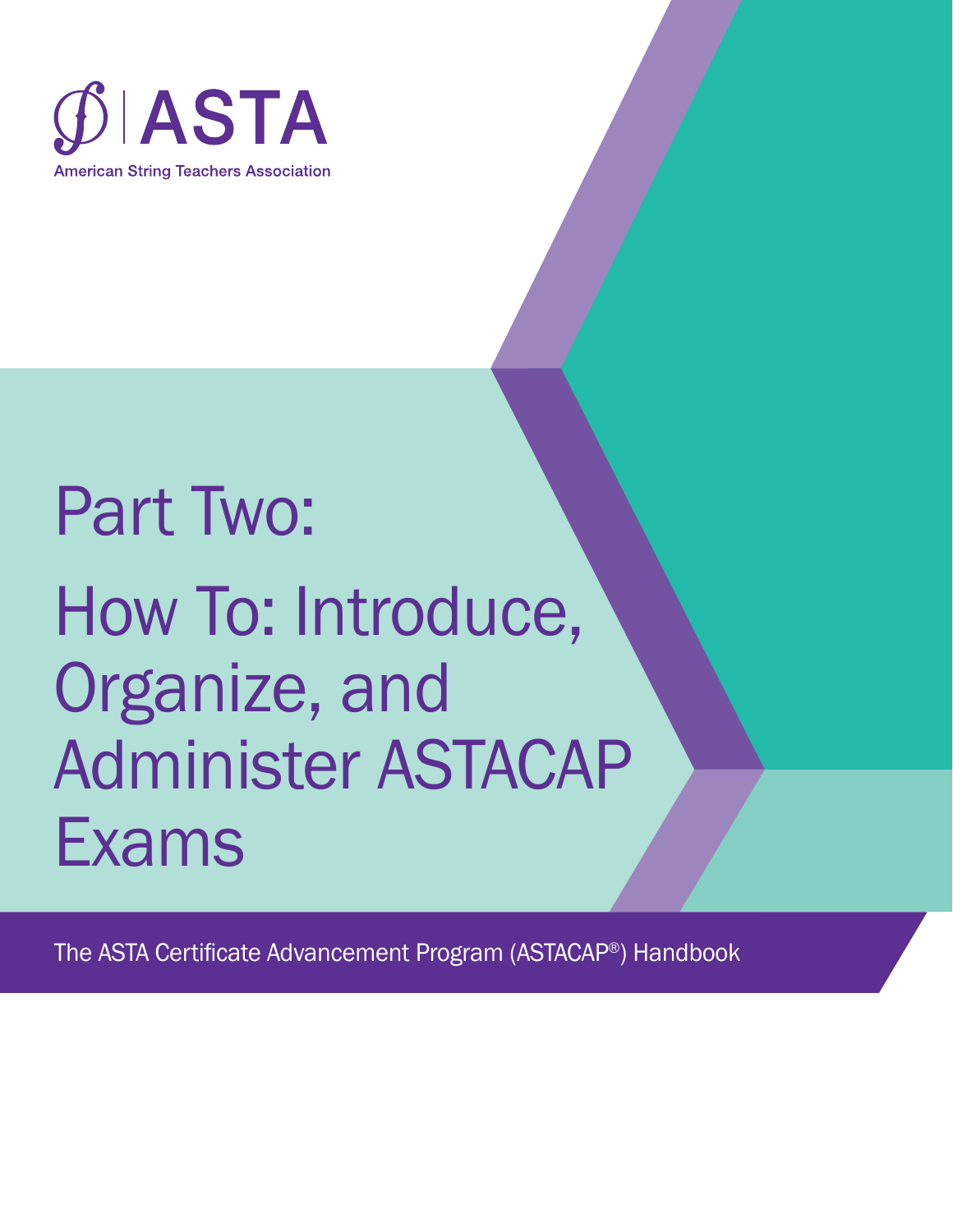## 2.1 Introducing ASTACAP to Your Studio

Students reap the maximum benefit from ASTACAP when their teachers thoroughly familiarize themselves with the program and can effectively communicate its value to students and their parents. To become better acquainted with ASTACAP, it is recommended that teachers:

- Read the ASTACAP Handbook carefully
- Talk to the local ASTACAP exam organizer
- Volunteer as a monitor at an exam
- Use the Handbook as a guide in the studio
- Enroll students in an exam

If no ASTACAP exam is scheduled in your area, consider organizing an event yourself, or use the online exam option. Communicate with your ASTA state chapter board about the need and read this portion of the Handbook for step-by-step instructions.

## 2.2 Preparation for an ASTACAP Exam

Preparation for the ASTACAP exam is similar to preparation for a studio recital or an audition for a youth orchestra or college. However, ASTACAP exams are non-competitive and are not public.

A student's level on the application is determined by matching the student's playing level to a level listed in the "Instrument Specific Guidelines, Requirements and Repertoire" section of this Handbook. The level most closely resembling the student's level BEFORE the exam determines the level that should be chosen. Those students playing pieces significantly more demanding than those listed in Level 10 have the option of trying for Level 10 Honors. All materials played in any exam must be at or above the level sought.

What happens if a teacher registers a student for the wrong level? For the in-person exam, if the repertoire on the application does not match the level, the exam organizer will notify the teacher. The teacher can then choose to change the repertoire, correct the level, or opt for Comments Only. For the online exam, an online exam coordinator will review the repertoire on the application in advance and notify the teacher if there are any discrepancies.

## 2.3 Introducing ASTACAP to Students and Parents

It is important to encourage parents to enroll their children in ASTACAP. Part Four of this Handbook contains a "Letter to Parents," which describes the benefits of participation and which can be personalized. Teachers may also download the ASTACAP brochure available on ASTA's website, *www.astastrings.org,* or make up their own informational handout.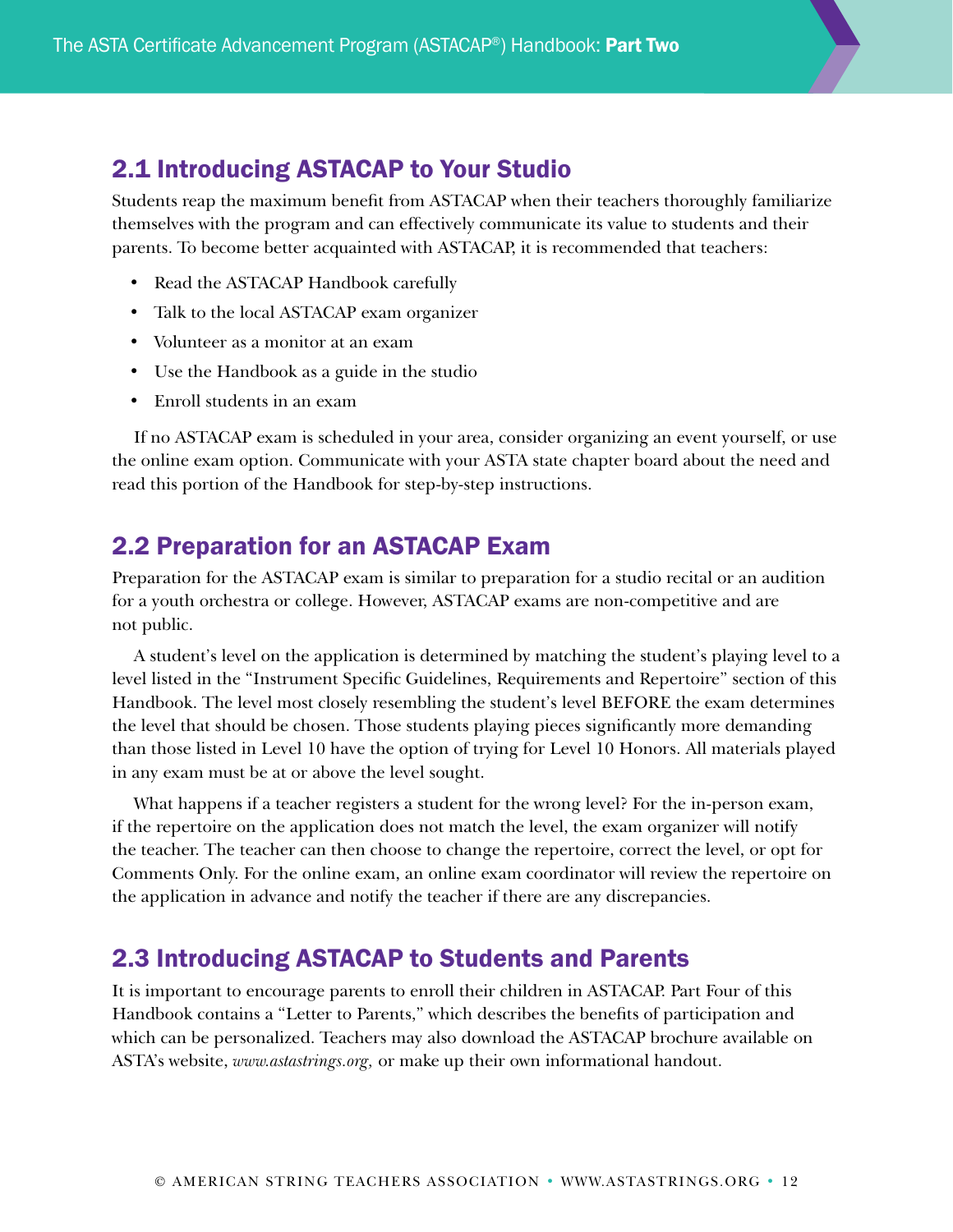The list below describes the benefits of the program that can be used to personalize the letter. Benefits:

- Students practice more intently as they prepare for the exam.
- Scales, etudes, and solo piece(s) are polished to a higher level.
- Parents recognize that their child is studying with a teacher who respects outside input and that ASTACAP exposes students to a greater music community.
- Students are encouraged by feedback from an outside source.
- Students who pass their exams gain recognition from a national organization.
- ASTACAP provides a national standard for musical achievement that will be recognized when a participating student applies to universities, music schools, youth orchestras, and summer camps.
- ASTACAP achievements add strength to résumés and applications.

## Organizing and Administering an In-Person Exam

## 2.4 Preparing a Budget

The size of the budget needed to run an examination depends on the scope of the program. A rough estimate can be determined by comparing the number of students per hour against the cost of an examiner per hour. Count on an average of 70 percent of the players being in Levels 1–5. Additional expenses, such as mailings, photocopying, and site rental can be estimated as well, but are usually much less than the examiner fees. If the fee guidelines in this Handbook are followed, the program will pay for itself. Liability insurance coverage for the event is available through the ASTA national office (see Forms in Part Four) and is free.

## 2.5 Setting the Examiner Fee

The examiner fee is flexible and is set by each state. Examiners should generally be paid at least the average hourly rate private teachers receive in the same geographical area. Examiners should be current ASTA members, except in rare circumstances.

## 2.6 Setting the Application Fees

Application fees for in-person exams will be set by each state. When setting the fees, keep in mind that they should cover all costs associated with running the ASTACAP exams, including the \$10 per applicant that is sent to the ASTA national office.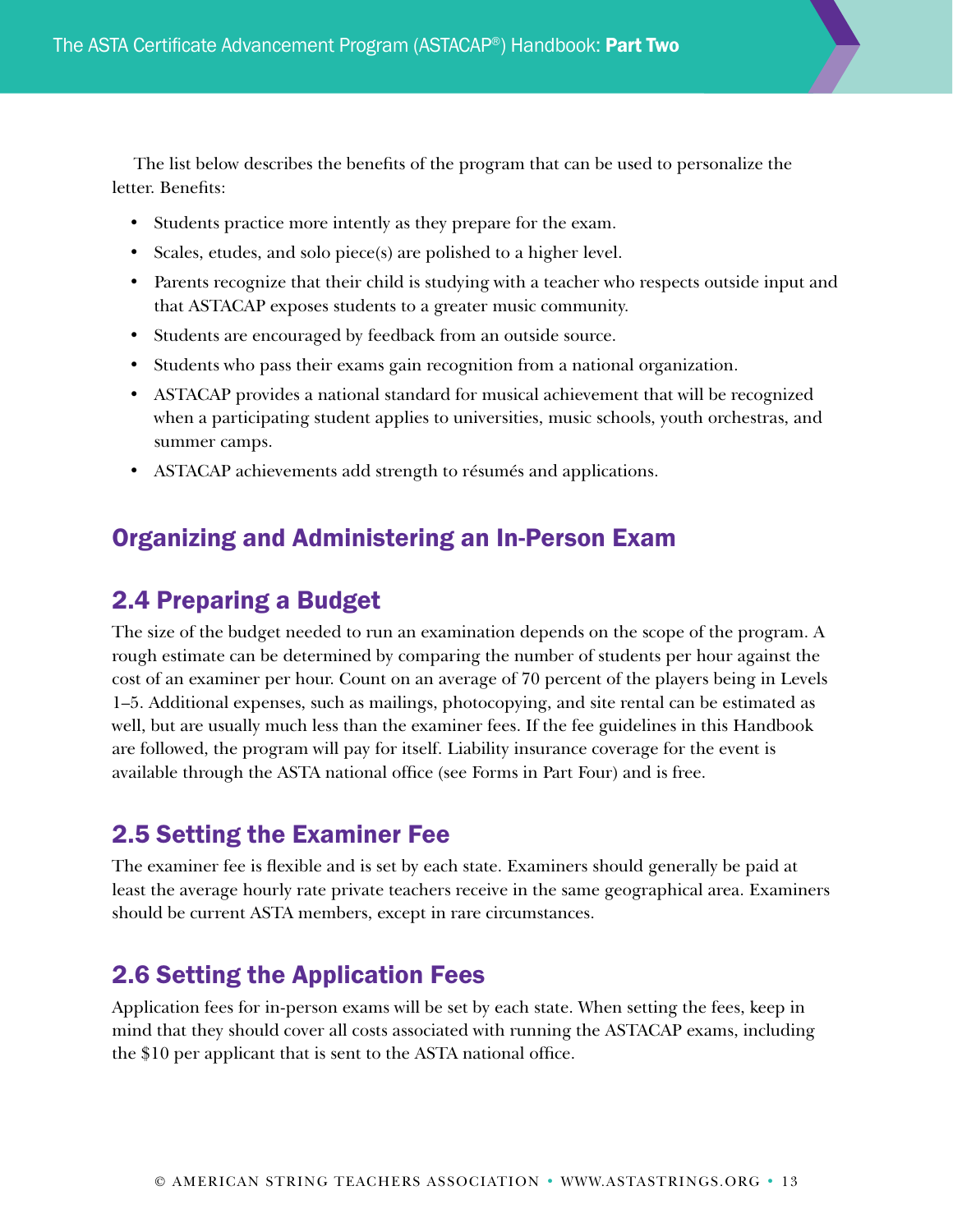# 2.7 Selecting an Examination Site

- The minimum physical requirements for running an examination are:
	- A registration area
	- One exam room with a piano
	- Two warm-up rooms, or one large one
- Larger exams will require multiple examination rooms with pianos, as well as multiple warm-up rooms.
- Plan for about 25 students per room per 6-hour exam period.
- Suggested venues include: public and private schools, music schools, universities, community centers, and religious institutions. If the examination is small, a private home may be used.

# 2.8 Setting the Examination Date

The ASTACAP exams can be held at any time of the year. Music schools using the exams as juries typically hold examinations at the end of a term. Check school calendars to avoid orchestra, SAT/ACT testing, and holiday conflicts.

## 2.9 Setting the Application Deadline

For the application deadline, choose a weekday at least one month to six weeks ahead of the exam.

# 2.10 Publicizing the Examinations

Submit date(s), location(s), and deadline(s) to the ASTA national office for publicizing your exam. Email a copy of the ASTACAP brochure to your state membership. Make additional announcements at teacher meetings, conferences, festivals, on the state chapter website, and through email and social media. Consider announcements in other music association publications as well. Make sure that your state chapter newsletter announces the exams and that application instructions or forms are included in as many announcement formats as possible.

## 2.11 Selecting and Preparing the Examiners

Selection and training of examiners for in-person exams is the responsibility of each individual state program. For guidance email *asta@astaweb.com.* If at all possible, examiners must be current ASTA members. If you are interested in participating as an online examiner, please contact ASTA at the national office.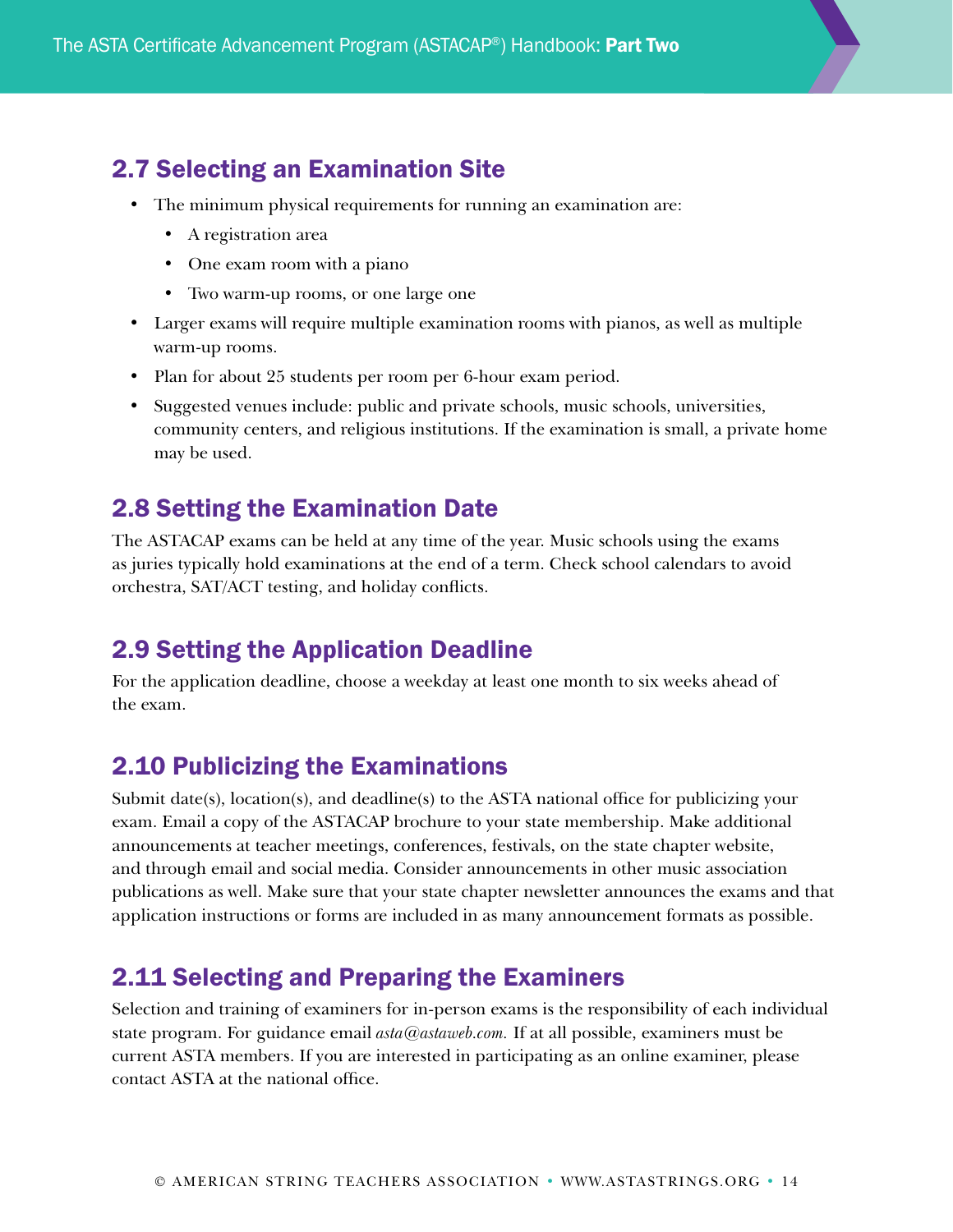## 2.12 Exam Monitors and Assistants

ASTACAP organizers depend on help from monitors and assistants. Teachers are required to assist at the exam. Monitor and assistant duties are filled by teachers whose students participate in the ASTACAP exams. The amount of time each teacher serves is usually in proportion to the number of students they enroll, and it may range from half an hour to several hours. Duties might include:

- Monitoring exam rooms
- Registering exam takers at the exam site
- Paperwork
- Bringing refreshments
- Cleaning up the exam site after the exams

If possible, ASTA state presidents and other board members should assist the ASTACAP organizer in running the event. High school or college students of participating teachers, ASTA student chapters, or high school music service groups also can be called upon to help the exam organizer, if needed.

## 2.13 Scheduling Monitors and Assistants

Below are useful tips for monitors and assistants.

- Assign assistants to be registration desk personnel, runners, and warm-up room supervisors.
- Calculate the total playing time of the students of each teacher. Teachers enrolling many students should volunteer for several hours.
- Enter teachers' names and their assigned duty on the Master Schedule.
- For order, safety, and to assist in tuning, assign a monitor to oversee any large warm-up area.

## 2.14 Reviewing the Applications

Site coordinators need to be certain that every submitted application is complete. Ensure that all scales, etudes, and solos fall within the level indicated on the form. If something is missing or incorrect, contact the teacher as quickly as possible. As soon as the applications have been counted (two weeks to one month before the exams take place,) order certificates from the ASTA national office. Assign a code (e.g., A, B, C) to each teacher, then assign a number to each teacher's students (e.g., A1, A2, B1). Place these code numbers on the corresponding application and evaluation forms, as well as the master schedule. The codes serve to maintain teacher anonymity as well as help sort exam results.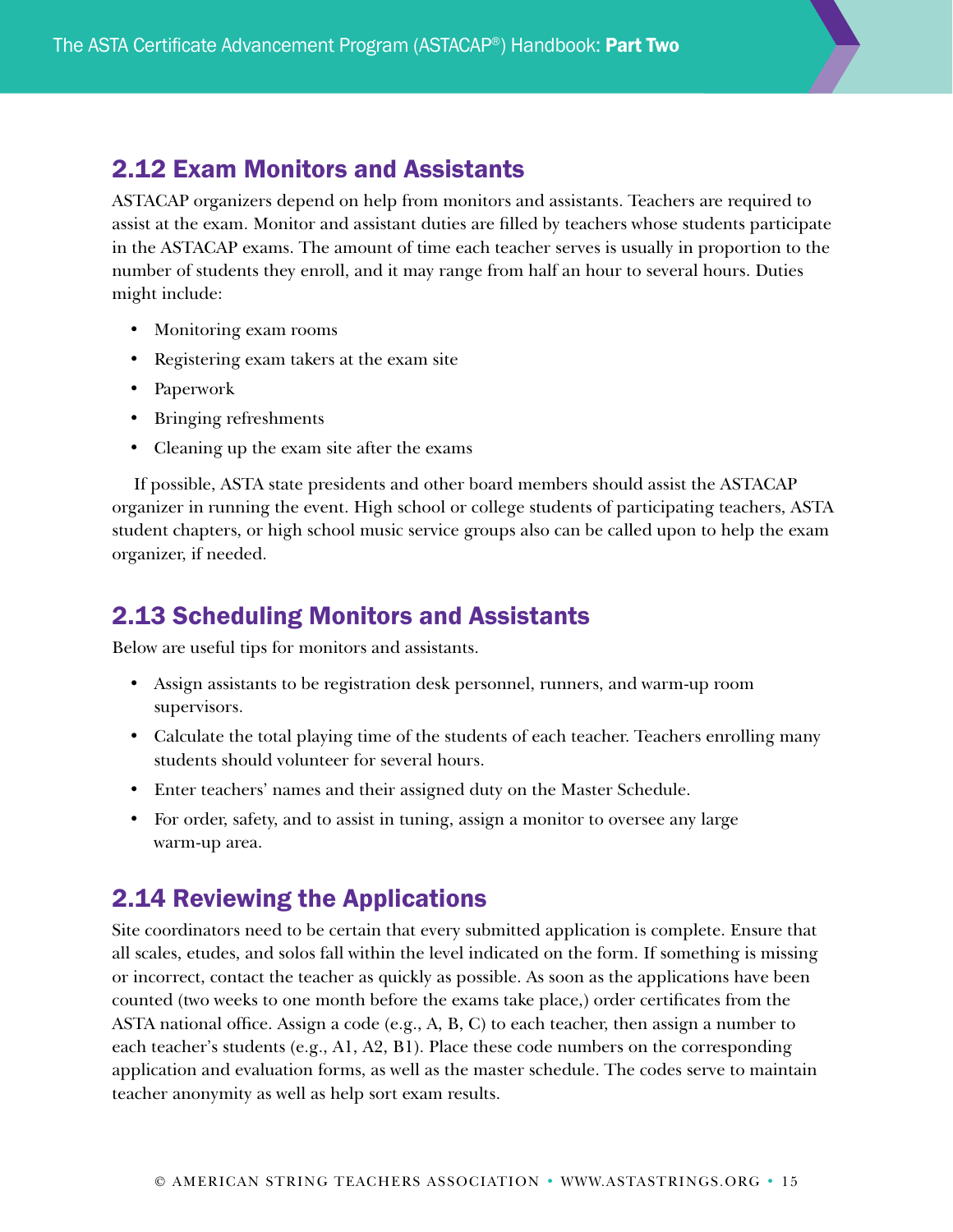## 2.15 Ordering the Certificates

Certificates are obtained from the ASTA national office by filling out the State Enrollment Form and mailing the form, along with a check (\$10.00 per exam taker) to the national office. The certificates are either given or mailed to the participating teachers, following the exam, along with a copy of the Evaluation Form for each of their students. Keep the originals.

# 2.16 Obtaining Sight-Reading Selections

Sight-reading selections should be ordered from the national office at the same time that the certificates are ordered (see 2.15). Prepare enough copies of each sight-reading selection so that each examiner has two copies (one for the student and one for the examiner). Keep a spare copy at the registration desk in case copies are accidentally lost. Collect all sight-reading selections at the end of the exam as these are sensitive materials.

# 2.17 Scheduling Students' Exam Times

Begin the process of scheduling when all the applications are in. Note any scheduling requests. Schedule players based on:

- Instrument and type of room needed (e.g., with or without piano or easy access for bass, cello, harp, etc.)
- Grouping siblings or students sharing the same accompanist
- Group similar levels whenever possible to make the examiner's job easier

Table 1 provides the exam timing schedule. Allow a 10-minute break for the examiners after each 60 to 90 minutes of adjudication.

| <b>EXAM LEVEL</b> | <b>DURATION (MINS.)</b> |
|-------------------|-------------------------|
| Levels F and 1    | 8                       |
| Levels 2 and 3    | 10                      |
| Levels 4 and 5    | 15                      |
| Level 6           | 17                      |
| Levels 7 and 8    | 20                      |
| Level 9           | 25                      |
| Level 10          | 30                      |

#### Table 1. Exam Timings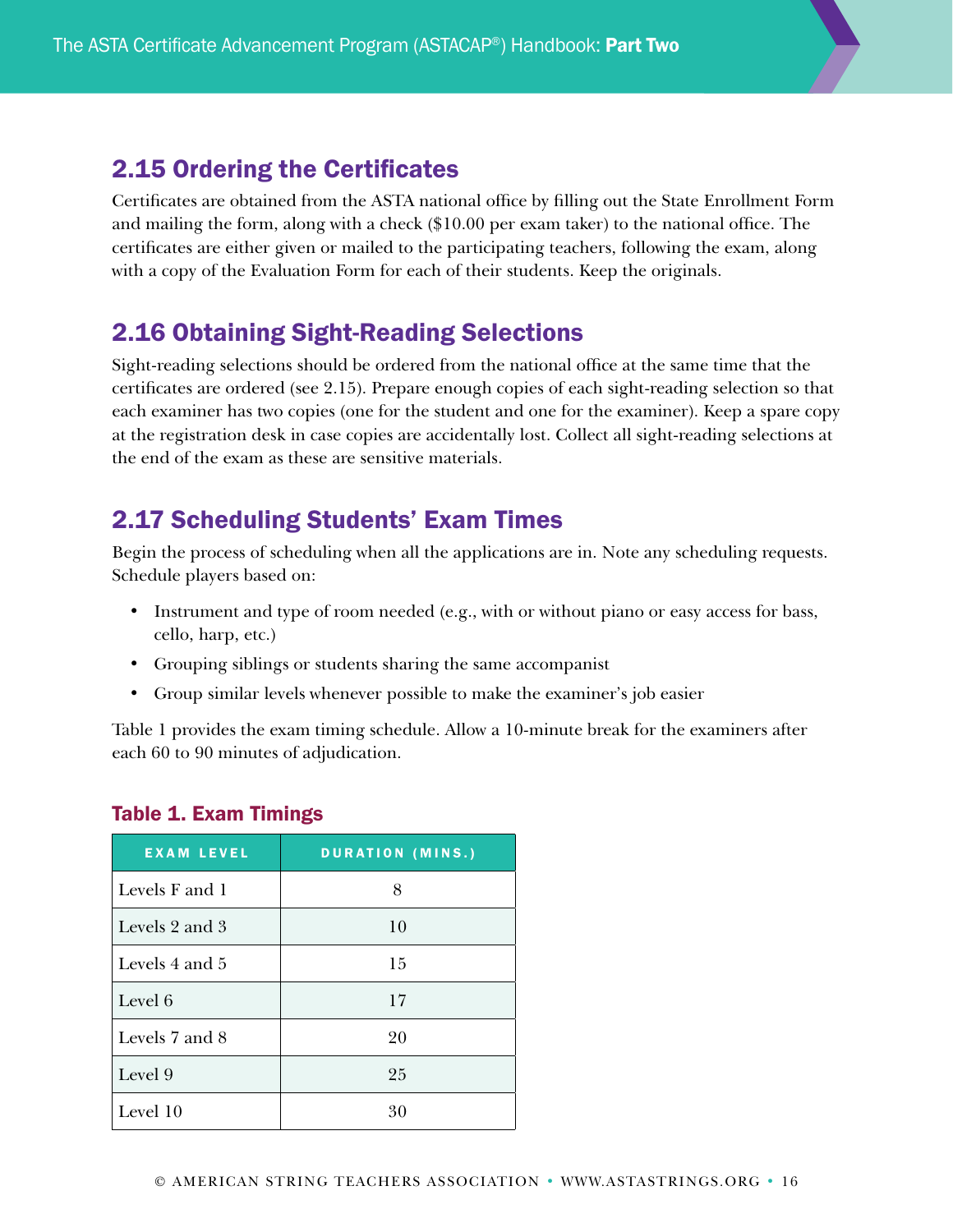## 2.18 Creating Exam Schedules

#### 1. Master Schedule

Create a Master Schedule for each examination room including student numbers, teacher codes, exam times, student names, instruments, levels, examiner, room, monitors, teachers, breaks, accompanists, and any special notes about the student. (See sample in the supplemental material). The Master Schedule is posted at the main desk and is used by the room monitors.

#### 2. Examiner Schedule

Create a schedule for each examiner including room number, student number, student name, instrument, level, and exam time. Examiners should not know the name of the teacher.

## 2.19 Sending Teacher Packets (pre-exam)

When the exam schedule is ready, mail or email each teacher the following (see supplemental material "Letter to Teachers"):

- Exam information and monitoring assignment
- Copy of the exam evaluation forms (see supplemental material)
- List of his/her students' names, date, location of exam and exam times
- "Letter to Students" (see supplemental material) with specific information about the exams
- Exam site address with directions and parking details, as appropriate

## 2.20 Sending the Examiner Packets (pre-exam)

Mail or email each examiner (see supplemental material):

- Exam site address with directions as appropriate
- Sample evaluation forms (see supplemental material)
- "Instructions to Examiners" form (see supplemental material)

# 2.21 Creating Signage

To guide participants to the examination site, post signs at the drive entrance, at the parking lot, the walkway, the building entrance, and the registration desk. Also post signs inside the site to assist in locating exam rooms, break room, rest rooms, warm-up rooms, etc.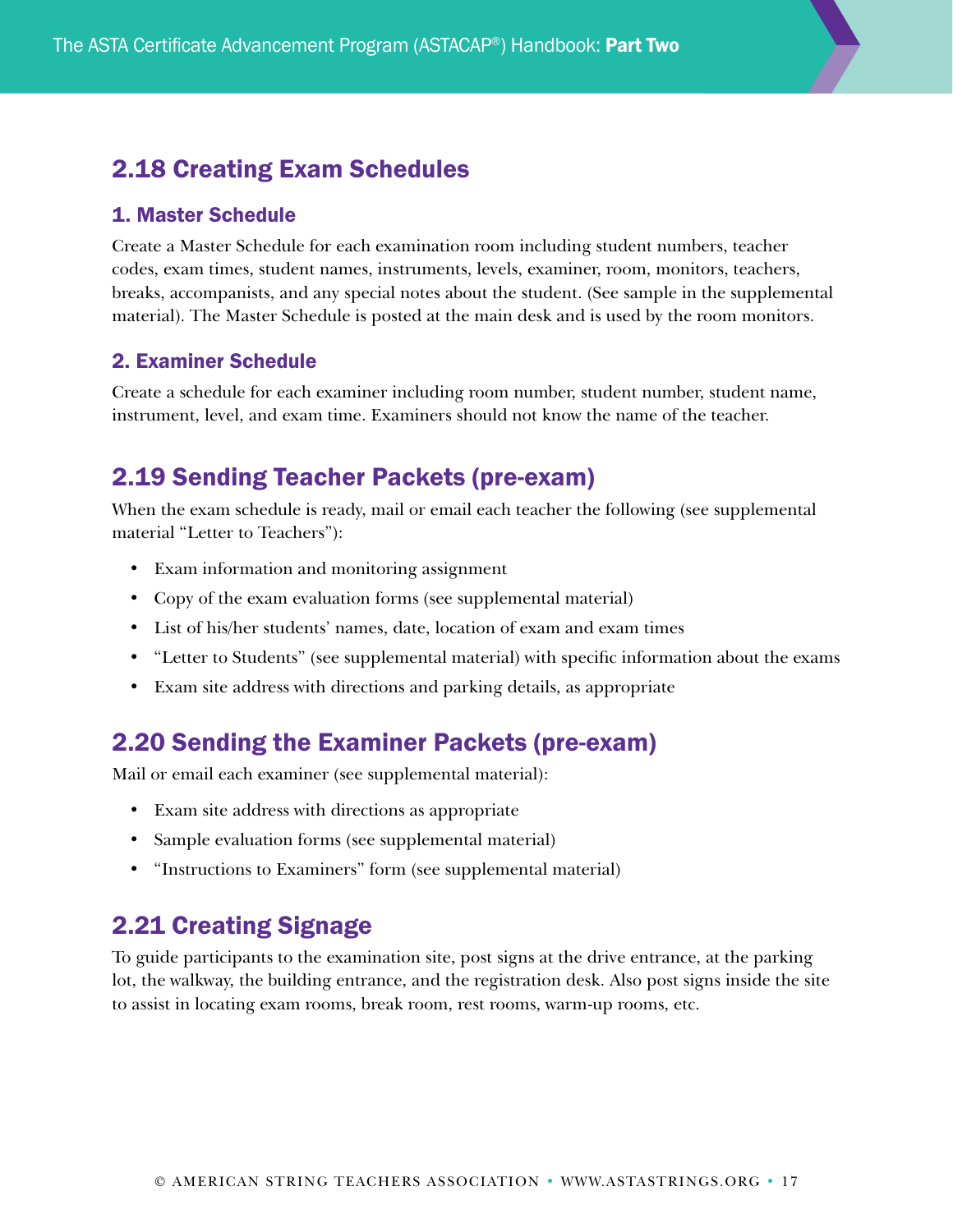## 2.22 Preparing Evaluation Forms

Evaluation Forms for bowed strings are found in two sections of the Handbook, the "Instrument Specific Guidelines, Requirements and Repertoire" section and supplemental material. Harp Evaluation Forms can be requested from the ASTA national office. The repertoire portion may be filled out by the site organizer or by the teacher as part of the application process. Check to see if the student program is legible and complete. Fill in the student number. Be certain that requests for Honors or Comments Only designations are duly noted. Arrange the evaluation forms in the order the examiner will hear the students and place them in the Examiner's Packet.

## 2.23 Examiner Packets (exam day)

Provide each examiner with a packet containing:

- Evaluation Forms for that examiner arranged in exam order
- Examiner Schedule and "Instructions to the Examiner"
- A copy of each of the relevant "Instrument Specific Guidelines and Requirements" pages from the Handbook
- Several sharpened pencils
- A thank you note with the check enclosed
- Sight-reading selections (two sets for each instrument to be examined)

Instruct each examiner to return ALL materials to the exam organizer, particularly the completed Evaluation Forms and sight-reading materials, which are sensitive.

## 2.24 After the Exam

- Submit bills and all receipts to the state chapter.
- Submit a report and photos to the state chapter.
- Send thank you letters or emails as appropriate.
- Make a copy of each completed Evaluation Form (include no-shows) and retain originals for your records.
- Collect the correct number of certificates for each teacher for the teacher to fill in and distribute.
- Instruct teachers to sign the certificates noting Honors or Distinction for Memorization, as appropriate.
- Date and make copies of the "Letter to Teachers" (see supplemental material).
- Students who played for Comments Only receive a copy of their evaluation form, but no certificate.
- Mail or distribute these last four listed materials to each teacher.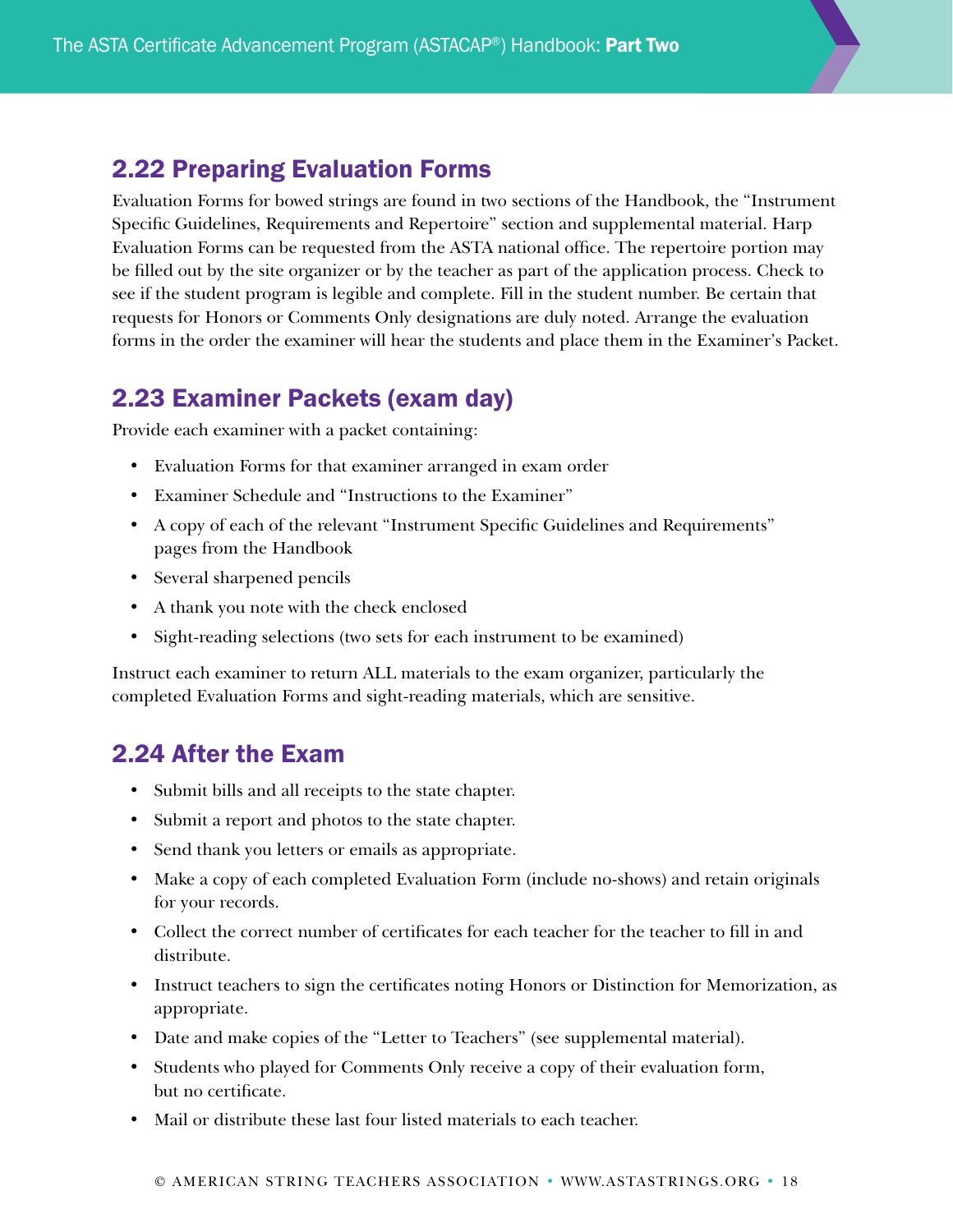# 2.25 An Organizational Timeline for the In-Person Exam

The following timeline will help ensure a successful event. The forms and sample letters mentioned can be found in supplemental material.

# 2.26 Nine to Twelve Months Prior to an In-Person Exam

- Contact the national office for an ASTACAP mentor if needed.
- Prepare a budget and present it to your state chapter. Ask the state chapter to contribute to the cost of running the exam.
- Approach the chapter president and offer to handle the organization and publicity for the examination. Starting a program in your state or locality might be more attractive to your state board if you offer to organize it yourself.
- Remember to retain all receipts so your state chapter can reimburse you for costs incurred.
- Remind the state chapter president to submit the Intention to Apply for Liability Coverage form (see supplemental material or download from the ASTA website at *www.astastrings.org*).
- Talk to teachers and colleagues about participation in ASTACAP.

## 2.27 Six to Nine Months Prior

- Find exam location(s) and set exam date(s).
- Send the date(s), site location(s), and application deadline(s) to the ASTA national office to be published on the ASTA website.
- Email announcements to your state membership and download a program brochure from *www.astastrings.org* for emailing and posting in music schools, academies, and at conferences or festivals.
- Ask the state webmaster to post exam information and application materials on the state chapter website as appropriate. Consider an online application submission process; otherwise applications can be downloaded and mailed.

# 2.28 Three to Six Months Prior

- Copy and mail the application to teachers who requested hard copies.
- Continue to publicize the event and begin contacting potential examiners so they can reserve the date.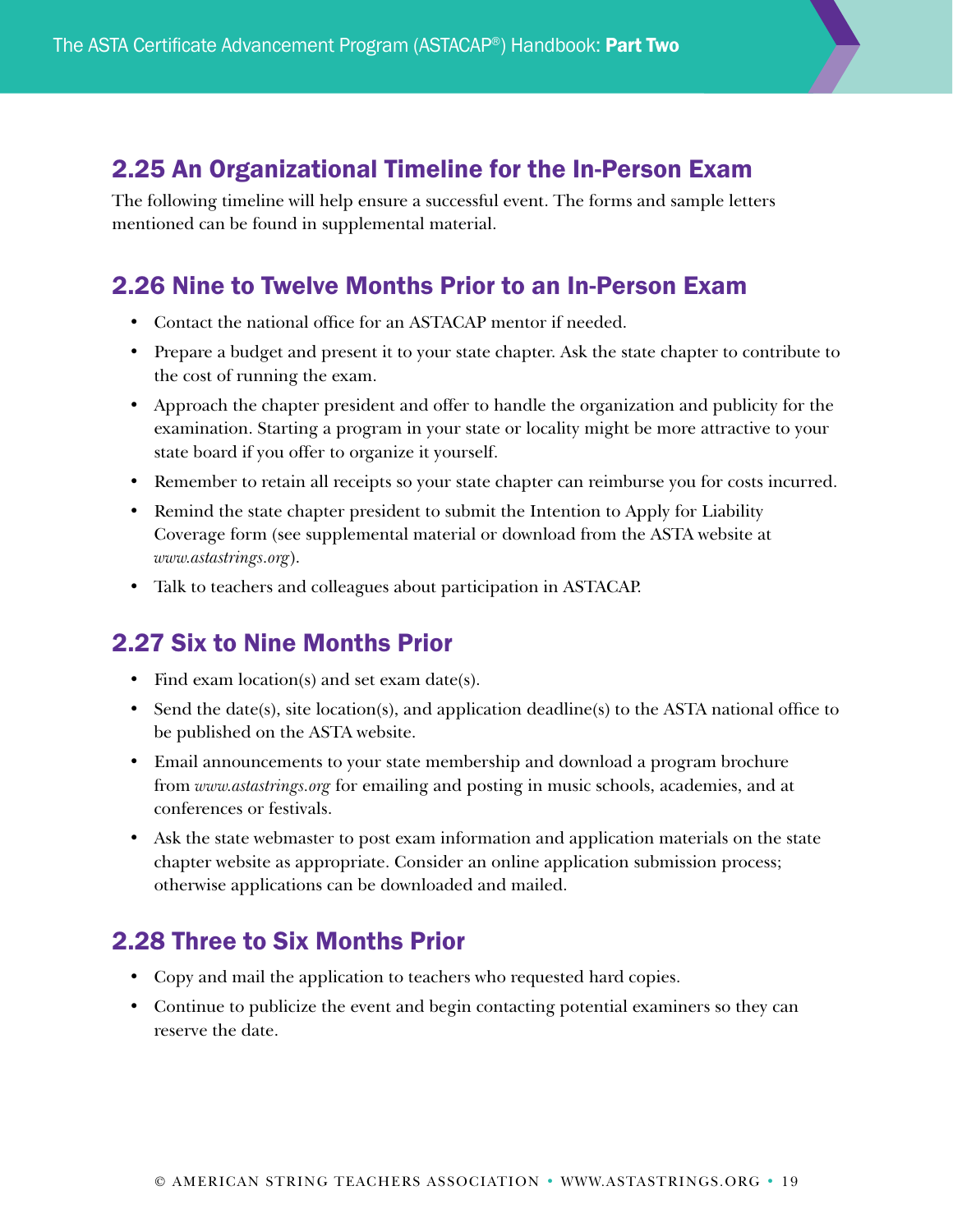# 2.29 Around the Application Deadline (four to six weeks prior)

- Review exam applications and check that the applicant's proposed repertoire falls in the appropriate level according to the "Instrument Specific Guidelines, Requirements and Repertoire" section of the Handbook.
- Complete the State Enrollment Form (see supplemental material)
- Upon receipt of all applications, send \$10.00 for each applicant to the ASTA national office to order certificates.
- Request sight-reading samples from the ASTA national office.
- Make an exam schedule.
- Mail (or email) the pre-exam Teacher Packet to each participating teacher.
- Confirm the examiners. Email them a copy of the Examiner Instructions, a copy of the ASTACAP Handbook with reference to pertinent sections, and sample Evaluation Forms. Include the examiner's time assignments and other instructions.
- Prepare the Evaluation Forms.
- Confirm teacher volunteers and solicit additional volunteers as needed.
- Follow the information on the State Enrollment Form to secure liability insurance for the event (see supplemental material).

# 2.30 One to Two Weeks Prior

- Send application fees collected from teachers to the state chapter.
- Ask your state treasurer to prepare checks for the examiners to be handed out on the day of the exams.
- Make directional signs as needed at the exam site.
- Prepare examiner packets for the exam day.
- Make arrangements and assign duties for lunch, snacks, and drinks for the examiners and monitors.
- Prepare the signs and schedules needed for exam day

# 2.31 The Day of the Exams

- Allow time to post signs, arrange rooms, and orient the examiners.
- Bring examiner packets, signs, office materials, schedules, cell phone, food, and drinks. Take photos for your state newsletter, if possible. Remember to obtain permission to post photographs of minors.
- Be prepared for contingencies, e.g., late-arriving students, late-arriving examiners,unexpected room changes, and emergency schedule changes. An extra room set aside for unexpected changes can be very helpful.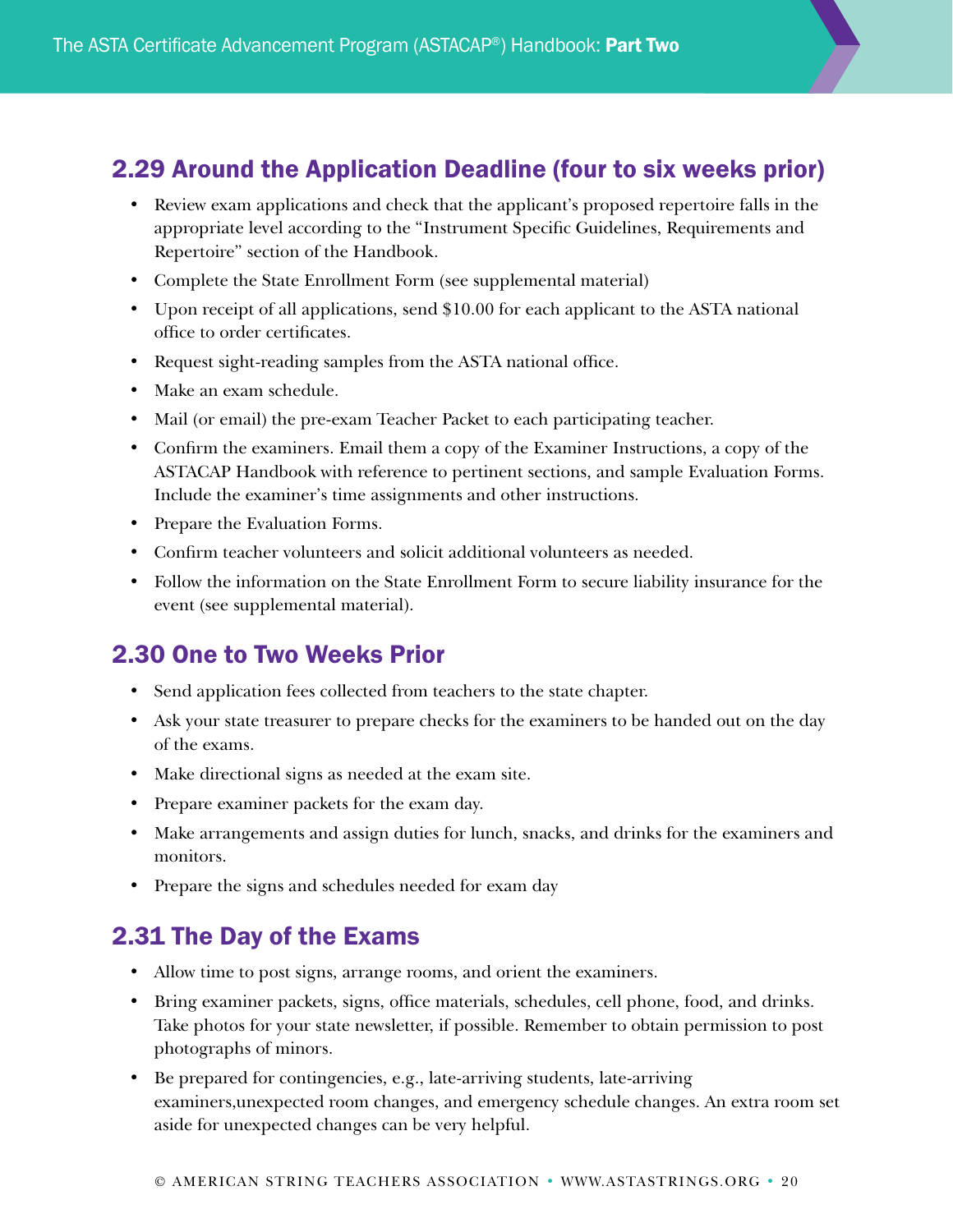## 2.32 After the Exams

- Mail copies of all evaluation forms and retain the originals for your records for 3 years.
- Mail the appropriate number of certificates and copies of the examiner evaluation forms to each participating teacher.
- Submit bills and receipts to the state chapter.
- Submit a report and photos to the state chapter.
- Send thank you letters as appropriate.

### 2.33 Participating in Online Examinations

Students and their teachers have the option to participate in either the in-person format or online format. Although the in-person exam is the preferred option, some students and teachers interested in the ASTACAP program may live in regions that do not yet sponsor inperson exams. In this case, students may participate online or the teacher may organize a local in-person exam with the help of ASTA (see 2.4).

In the online version of ASTACAP, students will record and submit their performances which will be evaluated by an experienced examiner, all via the ASTA website. Written comments and awards will be mailed to each student's teacher within thirty days of the end of the examination period.

For an online exam, the student's recorded program can be submitted in up to four audiovideo clips. The recordings should be made back-to-back, as if the student were playing in a continuous live setting. The student agrees to these conditions when submitting the online exam. Please use a high-quality camera and microphone in order to record good sound quality, and please portray the action of the left and right hands and bow arm in as much detail as possible.

Furthermore, to demonstrate memorization in an online exam, the recording clearly must capture the student and show the surrounding area to be void of a musical score when memorized pieces are performed. If a music stand is used for the etude or any other non-memorized portions of the program, it must be removed or turned to face backwards during the memorized portion, away from the view of the player in a position that is indicative of non-functionality. Please have the student read and recognize the significance of the statement below:

#### "ASTACAP Academic Integrity Statement"

*I promise that I have presented my recorded submission honestly, and that I have not plagiarized my submitted recording nor submitted work that is not my own. I have presented my memorized performance according to the rules for submission. If a judge feels I have falsely represented myself, my playing, or playing from memory, I am prepared to forfeit my certificate and payment for this ASTACAP session.*